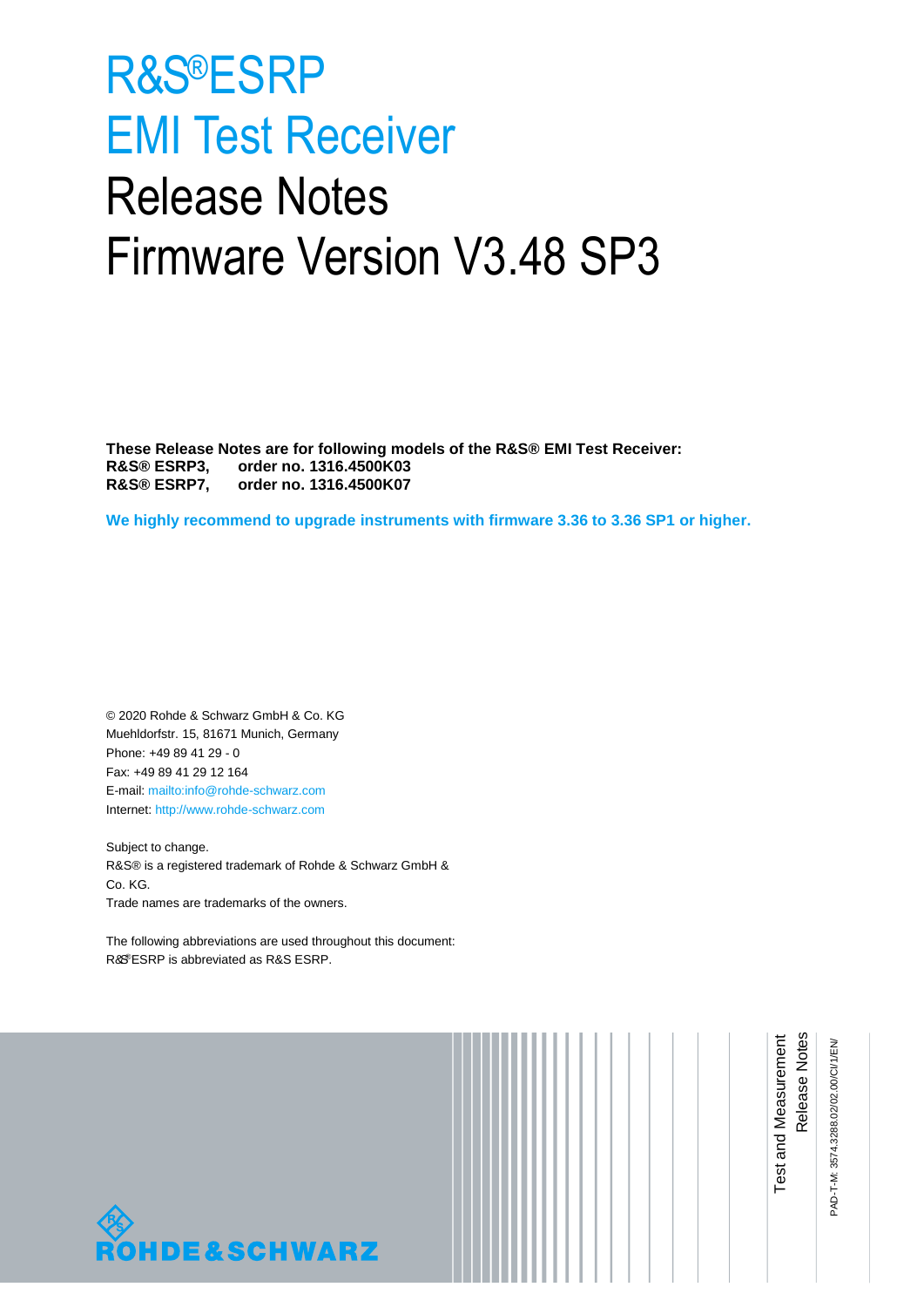## Table of Contents

| $\mathbf 1$  |  |
|--------------|--|
| 1.1          |  |
| $1.2$        |  |
| 1.3          |  |
| 1.4          |  |
| 1.5          |  |
| $\mathbf{2}$ |  |
| 2.1          |  |
| 2.2          |  |
| 2.3          |  |
| 2.4          |  |
| 2.4.1        |  |
| 2.4.2        |  |
| 3            |  |
| 4            |  |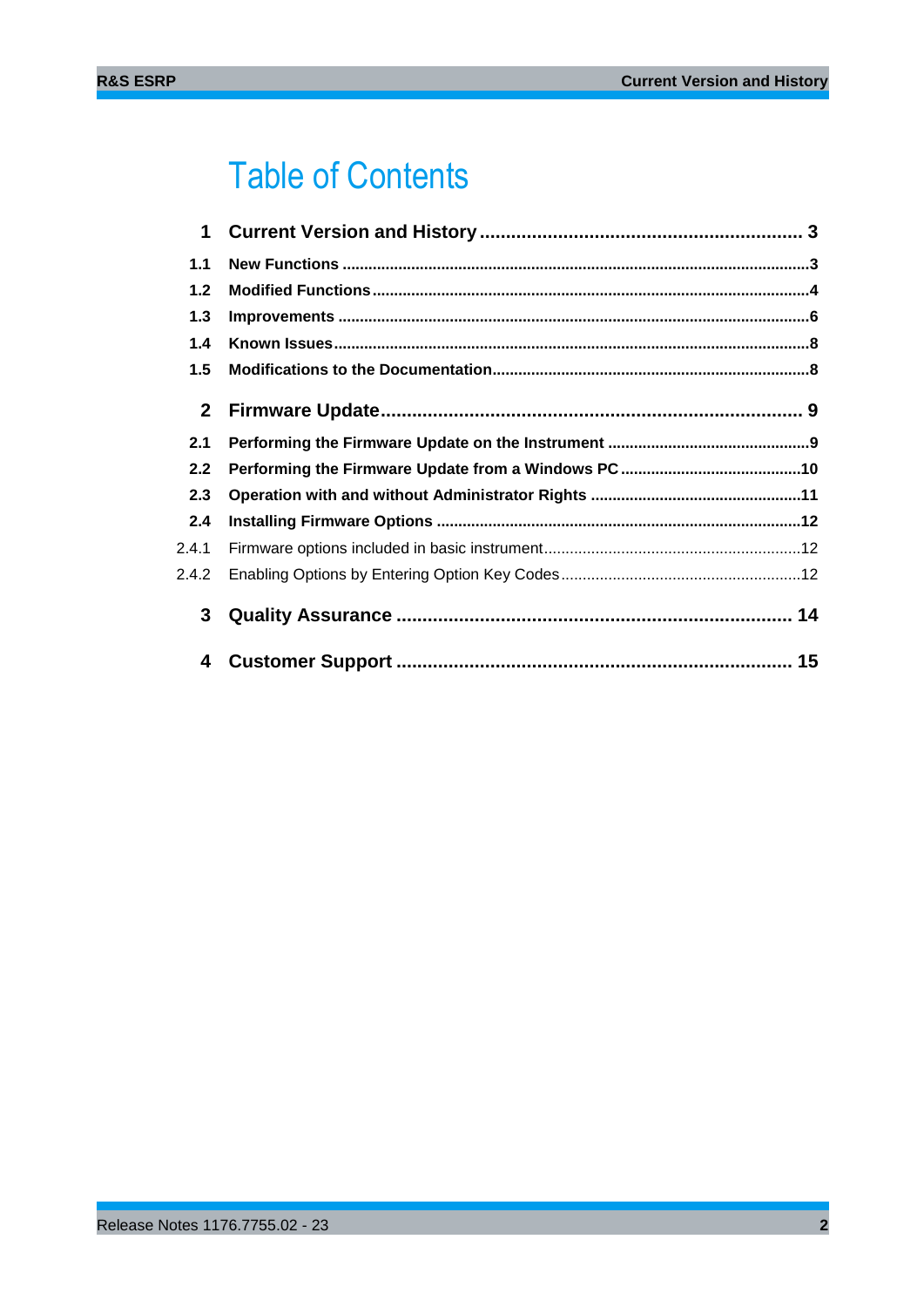## <span id="page-2-0"></span>1 Current Version and History

## <span id="page-2-1"></span>**1.1 New Functions**

The following table lists the new functions and indicates the version in which the new function was introduced:

#### **New functions of Firmware V3.48 SP1:**

| Version   Function                                                               |
|----------------------------------------------------------------------------------|
| V3.48 SP1   ESR-B10: Support for generators R&S SMB100B and R&S SMBV100B models. |

#### **New functions of Firmware V3.48:**

|       | Version Function                                                                                                                                                                                                                      |
|-------|---------------------------------------------------------------------------------------------------------------------------------------------------------------------------------------------------------------------------------------|
| V3.48 | New limit lines and transducers have been added for addressing the replacement of EN<br>55022 and EN 55013 by EN 55032 as well as for testing of high voltage power supply<br>systems in vehicles in accordance with latest EN 55025. |

#### **New functions of Firmware V3.46:**

| l Version | l Function                                                                                                                                                             |
|-----------|------------------------------------------------------------------------------------------------------------------------------------------------------------------------|
| V3.46     | Support of ASCII export of a receiver scan spectrogram.                                                                                                                |
| V3.46     | Support of external tracking generators<br>R&S SMAB-B103, R&S SMAB-B106, R&S SMAB-B112 and R&S SMAB-B120.                                                              |
| V3.46     | Support of manual user port handling.<br>New softkey "User Port ->" added to the "Input/Output" hardkey menu that opens a menu to<br>configure the user port manually. |

#### **New functions of Firmware V3.36:**

| <b>Function</b>                                                        |
|------------------------------------------------------------------------|
| Support for 7.5 kHz channel filter.                                    |
| Added softkey "Status Bar State" in the menu "Setup -> Display Setup". |
| Firmware supports Windows 10 operating system.                         |
| Firmware provides open source acknowledgement on instrument.           |
| Added "Enhanced Tree Walking" as a new SCPI parser mode.               |
|                                                                        |

#### **New functions of Firmware V2.28 SP2:**

| Version   Function                                      |
|---------------------------------------------------------|
| V2.28 SP2 Support for 5.6 MHz and 8 MHz channel filter. |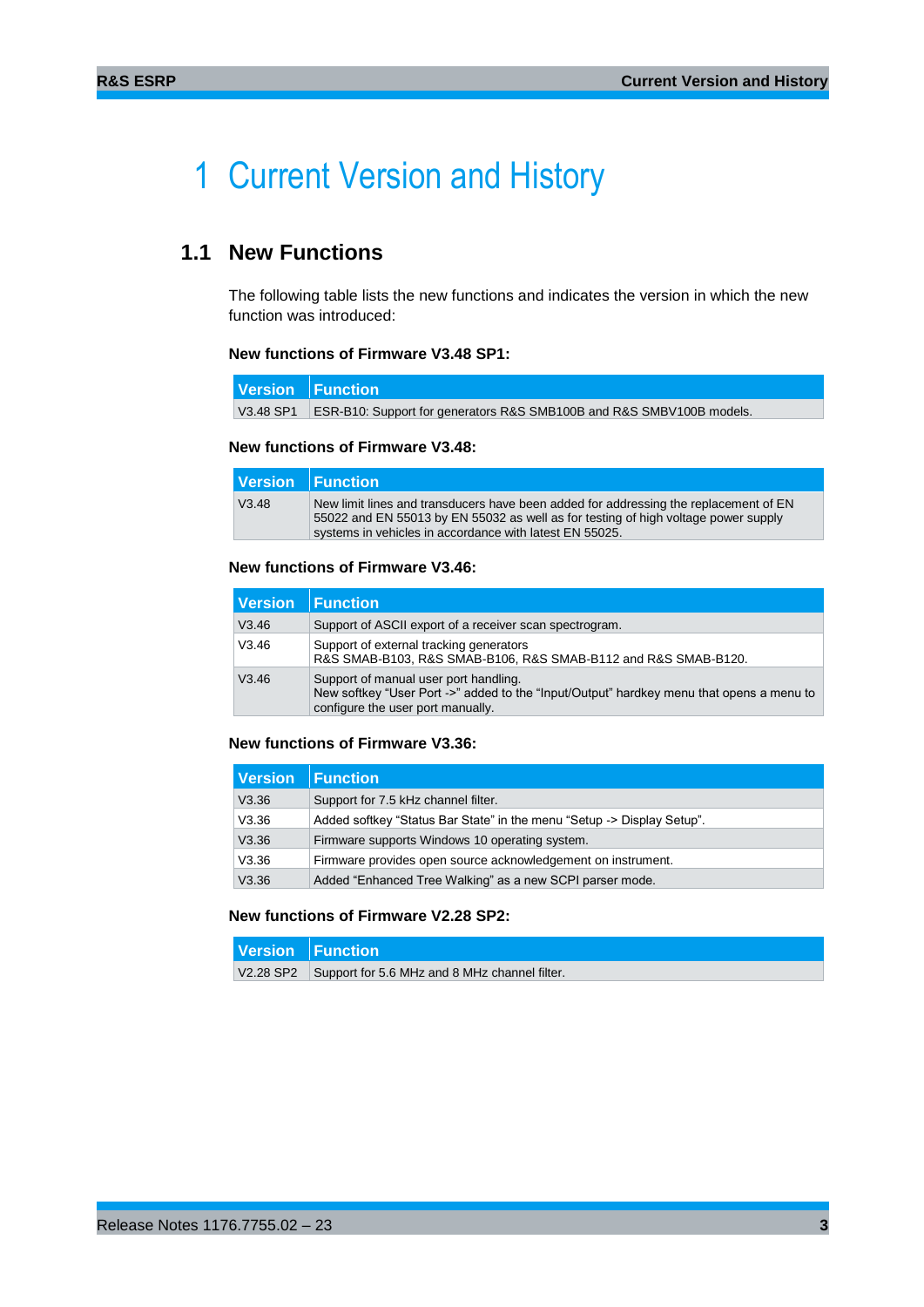## <span id="page-3-0"></span>**1.2 Modified Functions**

The following table lists the modified functions and indicates the version in which the modification was carried out:

#### **Modified functions of Firmware V3.48 SP3:**

| Version Function |                                                                                                                                                       |
|------------------|-------------------------------------------------------------------------------------------------------------------------------------------------------|
| V3.48 SP3        | Zero span: The x-axis scaling algorithm optimized for bandwidths greater than or equal to<br>1 MHz.                                                   |
| V3.48 SP3        | The auto sweep time calculation in spectrum analyzer with active filter type CISPR was<br>optimized.                                                  |
| V3.48 SP3        | In specific cases after a recall of save settings signal path settings for RF frontend<br>1329.0114.02 were not initialized. This problem was solved. |

#### **Modified functions of Firmware V3.48 SP2:**

| Version Function                                                                                     |
|------------------------------------------------------------------------------------------------------|
| V3.48 SP2 Zero span: the same x-axis scaling algorithm is now used for traces and diagram graticule. |

#### **Modified functions of Firmware V3.46 SP1:**

| Version Function |                                                                              |
|------------------|------------------------------------------------------------------------------|
| V3.46 SP1        | Number of sweep segments for spectrum analyzer sweep mode "Sweep" increased. |

#### **Modified functions of Firmware V3.46:**

| <b>Version</b> | <b>Function</b>                                                                                                                                                                                                                                                                                   |
|----------------|---------------------------------------------------------------------------------------------------------------------------------------------------------------------------------------------------------------------------------------------------------------------------------------------------|
| V3.46          | Peak list export files were always saved to "C:\" after a preset. Now, the user defined path<br>remains unchanged.                                                                                                                                                                                |
| V3.46          | In the time domain scan, the maximum resolution bandwidth for start frequencies of 100<br>kHz was limited to 5 kHz (3 dB) and 9 kHz (6 dB). This upper limit has been increased to<br>10 kHz.                                                                                                     |
| V3.46          | The maximum EMI bandwidth was limited to 100 Hz for a receiver frequency of 100 Hz in<br>both the receiver bargraph and the receiver scan. This limit has been increased to 200 Hz.                                                                                                               |
| V3.46          | The switch off algorithm of the internal tracking generator was changed in spectrum<br>analyzer mode.                                                                                                                                                                                             |
| V3.46          | After restoring a saveset with active receiver mode, all saved traces with mode "View" were<br>set to "Clear Write". Now the saved trace mode is restored.                                                                                                                                        |
| V3.46          | Turning on the squelch in a demodulation measurement automatically activates the video<br>trigger. In earlier versions, the video trigger remained active after the squelch function was<br>turned off. Now, the video trigger is also switched off, when the squelch function is<br>deactivated. |
| V3.46          | Preselector switching algorithm optimized for FFT sweep in spectrum analyzer mode.                                                                                                                                                                                                                |

#### **Modified functions of Firmware V3.36 SP1:**

|           | Version Function                                                                                                          |
|-----------|---------------------------------------------------------------------------------------------------------------------------|
| V3.36 SP1 | Self-alignment algorithm of one specific 3 <sup>rd</sup> IF signal path (102.5 MHz) adapted to the other<br>signal paths. |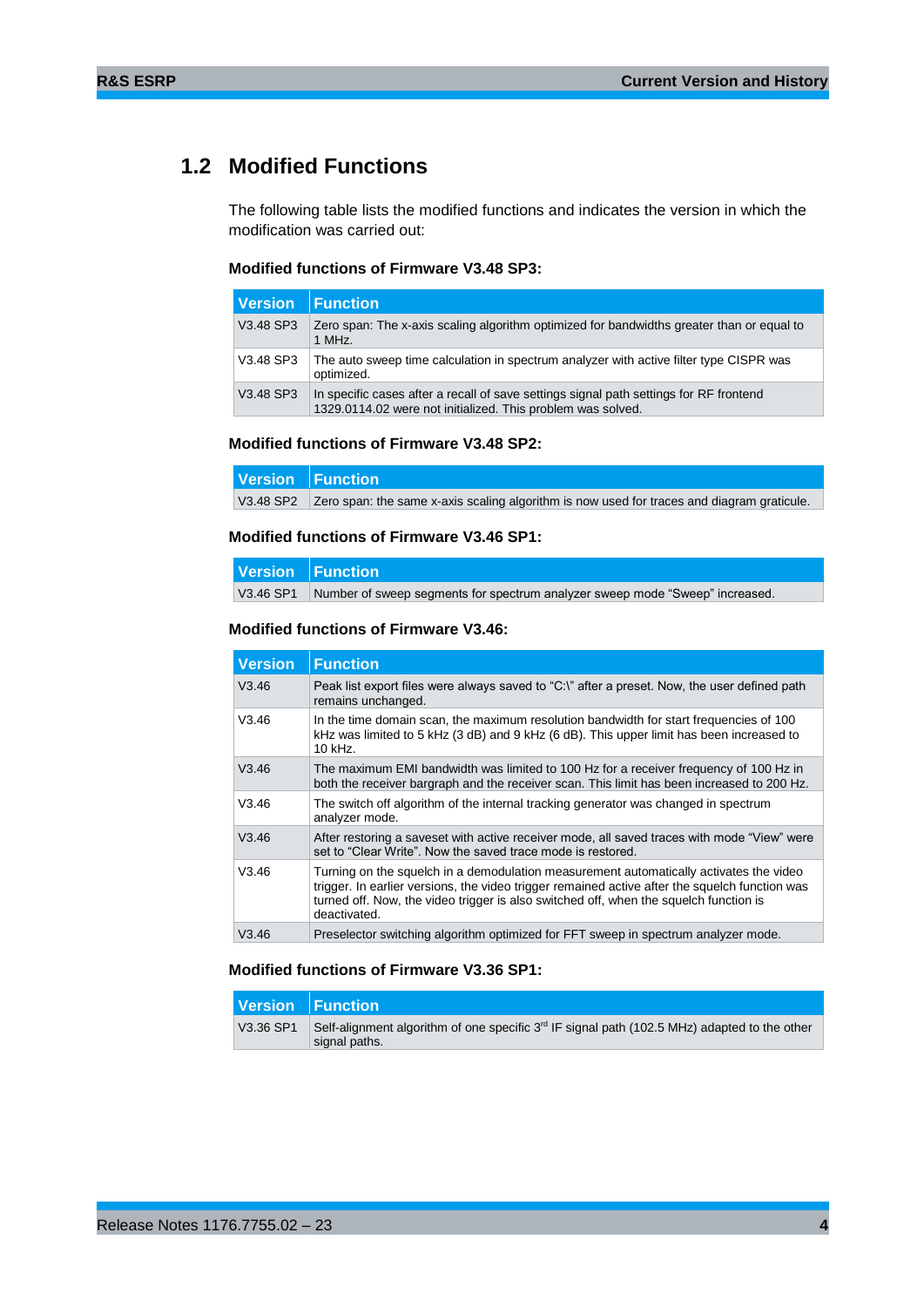#### **Modified functions of Firmware V3.36:**

| Version | <b>Function</b>                                                                                                                                                      |
|---------|----------------------------------------------------------------------------------------------------------------------------------------------------------------------|
| V3.36   | The visibility state of status bar, tool bar and date & time field are now saved before<br>shutdown and in save/recall datasets.                                     |
| V3.36   | Changing the reference level offset will preserve the vertical position of limit lines with<br>relative y-values on the screen.                                      |
| V3.36   | Extended number of significant digits from 12 to 14 for remote command<br>CALCulate: MARKer: COUNt: FREQuency? to be able to read out 1 mHz frequency<br>resolution. |

#### **Modified functions of Firmware V2.28 SP2:**

|                                   | Version Function                                                                                                                                                                   |
|-----------------------------------|------------------------------------------------------------------------------------------------------------------------------------------------------------------------------------|
| V <sub>2.28</sub> SP <sub>2</sub> | When a test report is created by activating the "New" softkey, a warning is displayed in<br>cases when all previous report data would be deleted.                                  |
| V2.28 SP2                         | The list of example transducer factors and standard limit lines updated. The new transducer<br>factor examples and limit lines are located in the directories emitrd and emilines. |

#### **Modified functions of Firmware V2.28:**

|       | Version   Function                                                   |
|-------|----------------------------------------------------------------------|
| V2.28 | Optimized settings for Time-Domain-Scan with CISPR Average detector. |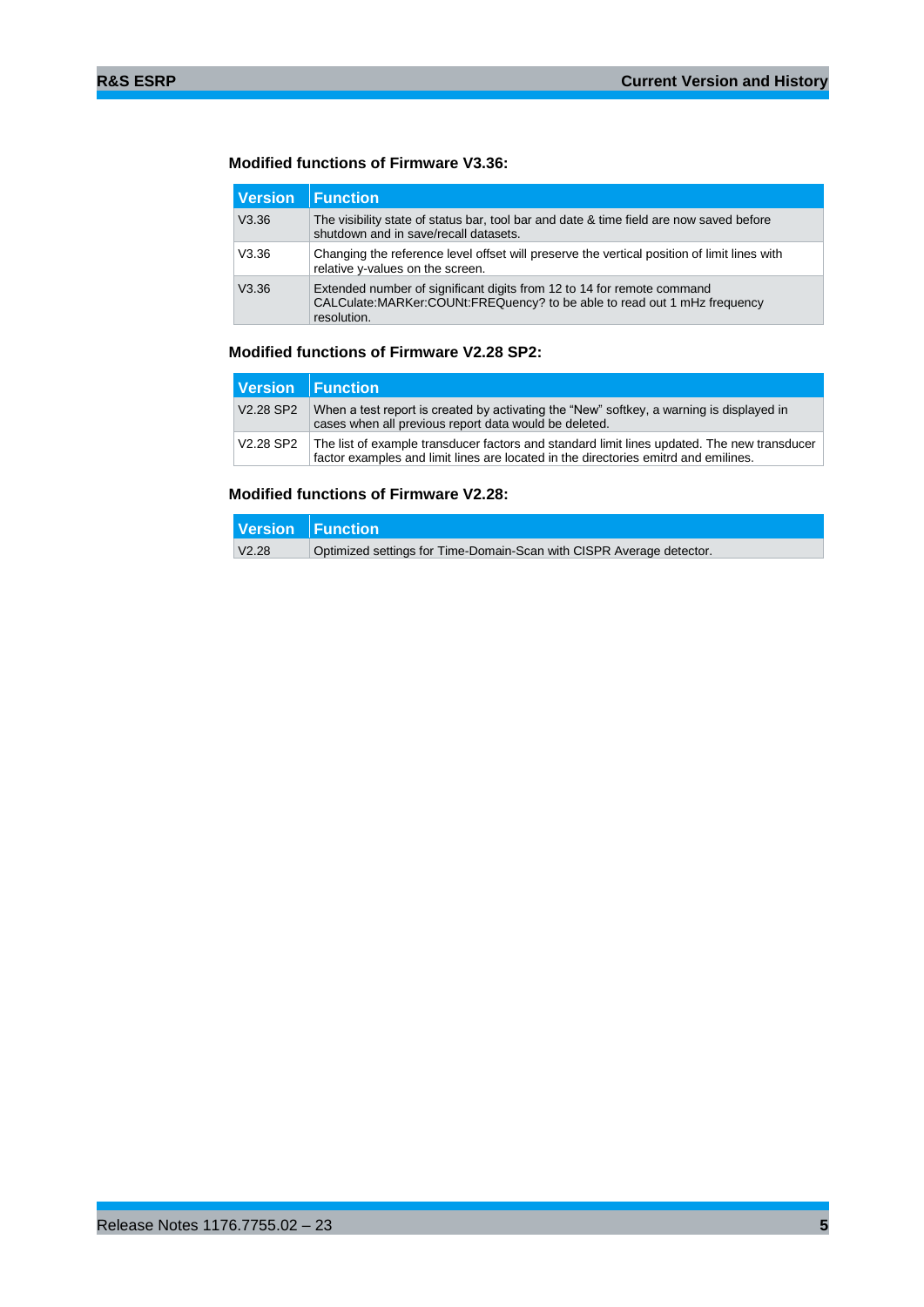## <span id="page-5-0"></span>**1.3 Improvements**

The following tables list the improvements and indicate since which version the issue could be observed:

#### **Improvements of Firmware V3.48 SP1:**

| l Since | $\blacksquare$ Function                                                                                                       |
|---------|-------------------------------------------------------------------------------------------------------------------------------|
| V3.48   | The name of an active transducer set was not shown in the ASCII trace export files in<br>receiver mode. This issue is solved. |
| V3.36   | Limit lines with unit dBx/m were not recalled with active bargraph unit dBx/MHz in receiver<br>mode. This issue is solved.    |

#### **Improvements of Firmware V3.48:**

| <b>Since</b> | $\blacksquare$ Function                                                                                                                                                                                                      |
|--------------|------------------------------------------------------------------------------------------------------------------------------------------------------------------------------------------------------------------------------|
| V3.46        | The softkey to perform an ASCII export of all traces in spectrum analyzer mode, showed the<br>wrong caption "ASCII Trace Export Trace x". This issue is solved and the softkey shows<br>now "ASCII Trace Export All Traces". |

#### **Improvements of Firmware V3.46:**

| since     | <b>Function</b>                                                                                                                                                                                                             |
|-----------|-----------------------------------------------------------------------------------------------------------------------------------------------------------------------------------------------------------------------------|
| V3.36 SP2 | The remote command 'SENSe:DEMod:SQUelch:LEVel' did not work in receiver mode. This<br>issue is solved.                                                                                                                      |
| V3.36     | The remote query command "INPut:UPORt:VALue?" did not work in receiver mode. This<br>issue is solved.                                                                                                                       |
| V3.36 SP2 | No header was shown in the report in case of RTF format, if either the result list in the<br>spectrum analyzer mode or the scan table in the receiver mode was selected. This issue is<br>solved.                           |
| V2.28     | Spectrum Analyzer: An active transducer set was not taken into account during the auto<br>leveling. As a consequence the obtained sensitivity of the measurement was lower than<br>expected. This issue is solved.          |
| V2.28     | If the user port was set to input and the state of the control lines were read, the previously<br>adjusted output bit pattern was not restored after switching back the user port to output<br>state. This issue is solved. |

#### **Improvements of Firmware V3.36 SP2:**

| <b>since</b> | <b>I</b> Function                                                                                                                          |
|--------------|--------------------------------------------------------------------------------------------------------------------------------------------|
| V3.36        | The application locked up after pressing the "Marker To" hardkey if the on screen keyboard<br>was previously active. This issue is solved. |

#### **Improvements of Firmware V3.36:**

| I since | <b>Function</b>                                                                                                               |
|---------|-------------------------------------------------------------------------------------------------------------------------------|
| V2.27   | Rounding algorithm for remote queries revised (e.g. DISP:WIND:TRAC:Y:RLEV?).                                                  |
| V2.27   | The trace average result was restarted on parameter change although trace mode hold/cont<br>was active. This issue is solved. |
| V2.27   | Extremely slow SEM measurement with span = 10 MHz, RBW = $VBW = 10 Hz$ . This issue<br>is solved.                             |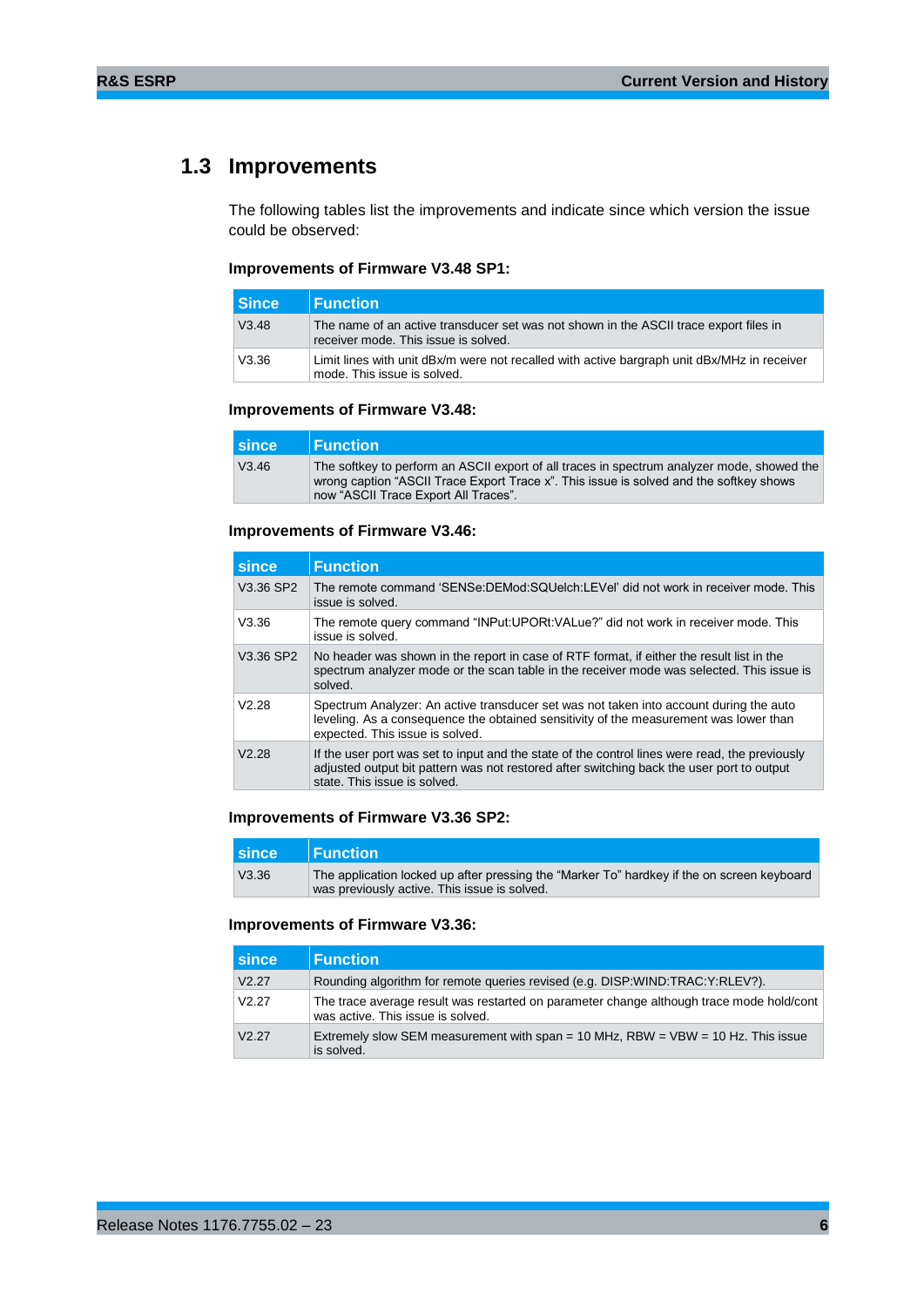#### **Improvements of Firmware V2.28 SP2:**

| since                             | <b>Function</b>                                                                                                                                                                                                    |
|-----------------------------------|--------------------------------------------------------------------------------------------------------------------------------------------------------------------------------------------------------------------|
| V2.27 SP2                         | If marker demodulation was active in spectrum analyzer mode, the demodulation was<br>deactivated after switching on continuous demodulation. This issue is solved.                                                 |
| V <sub>2.27</sub> SP <sub>2</sub> | If the "Help" hardkey was pressed while the "Marker To" or "Marker Function" menu was<br>active in the receiver mode, the test automation online help was shown. This issue is<br>solved.                          |
| V2.27                             | If the quasipeak detector was active in the zerospan mode of the spectrum analyzer, the<br>firmware locked up, when an external trigger with a trigger offset less than zero was<br>defined. This issue is solved. |
| V <sub>2</sub> 27                 | If the tuned frequency of the receiver mode was added to the peak list by "Add to Peak"<br>List", the application locked up after activating the final measurement twice. This issue is<br>solved.                 |

#### **Improvements of Firmware V2.28:**

| since | <b>Function</b>                                                                                                                                                                 |  |  |  |
|-------|---------------------------------------------------------------------------------------------------------------------------------------------------------------------------------|--|--|--|
| V2.27 | Not all buttons and tabs were updated correctly in the Test Report Settings dialog, after a<br>saved template was loaded. This issue is solved.                                 |  |  |  |
| V2.27 | The correct softkey menu is displayed when switching between measurement modes.                                                                                                 |  |  |  |
| V2.27 | The currently selected level unit was not taken into account in the color mapping dialog of<br>the receiver mode spectrogram (it always referred to dBm). This issue is solved. |  |  |  |
| V1.76 | The remote command: CALCulate1: MARKer1: FUNCtion: CENTer did not work for the<br>Receiver IF Analysis Window. This issue is solved.                                            |  |  |  |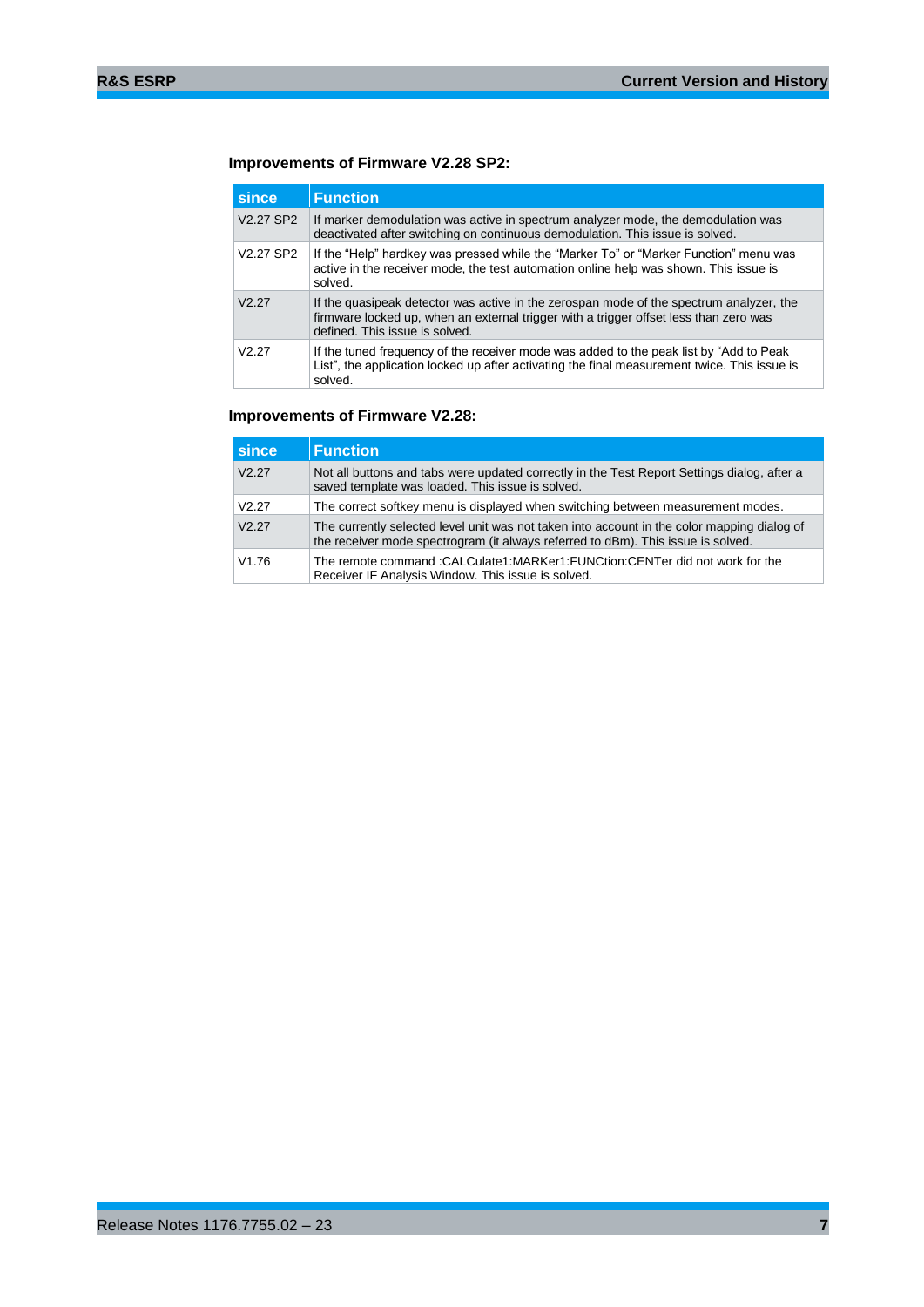## <span id="page-7-0"></span>**1.4 Known Issues**

The following table lists the known issues and indicates since which version the issue could be observed:

| I since | <b>Function</b>                                                                                                                                                                                                                                                                                                                                         |
|---------|---------------------------------------------------------------------------------------------------------------------------------------------------------------------------------------------------------------------------------------------------------------------------------------------------------------------------------------------------------|
| V1.78   | The analyzer supports the LXI standard. As a consequence the DHCP IP address<br>assignment is performed twice: once while Windows XP is booting, and again when the<br>firmware is started. This be omitted by deleting the following registry key:<br>HKEY LOCAL MACHINE\SOFTWARE\Rohde&Schwarz\SoftwarePlat<br>form\ServiceConfiguration\LanServices: |
|         | $"DokenewDHCP" = "1"$                                                                                                                                                                                                                                                                                                                                   |

## <span id="page-7-1"></span>**1.5 Modifications to the Documentation**

The current documentation is up-to-date.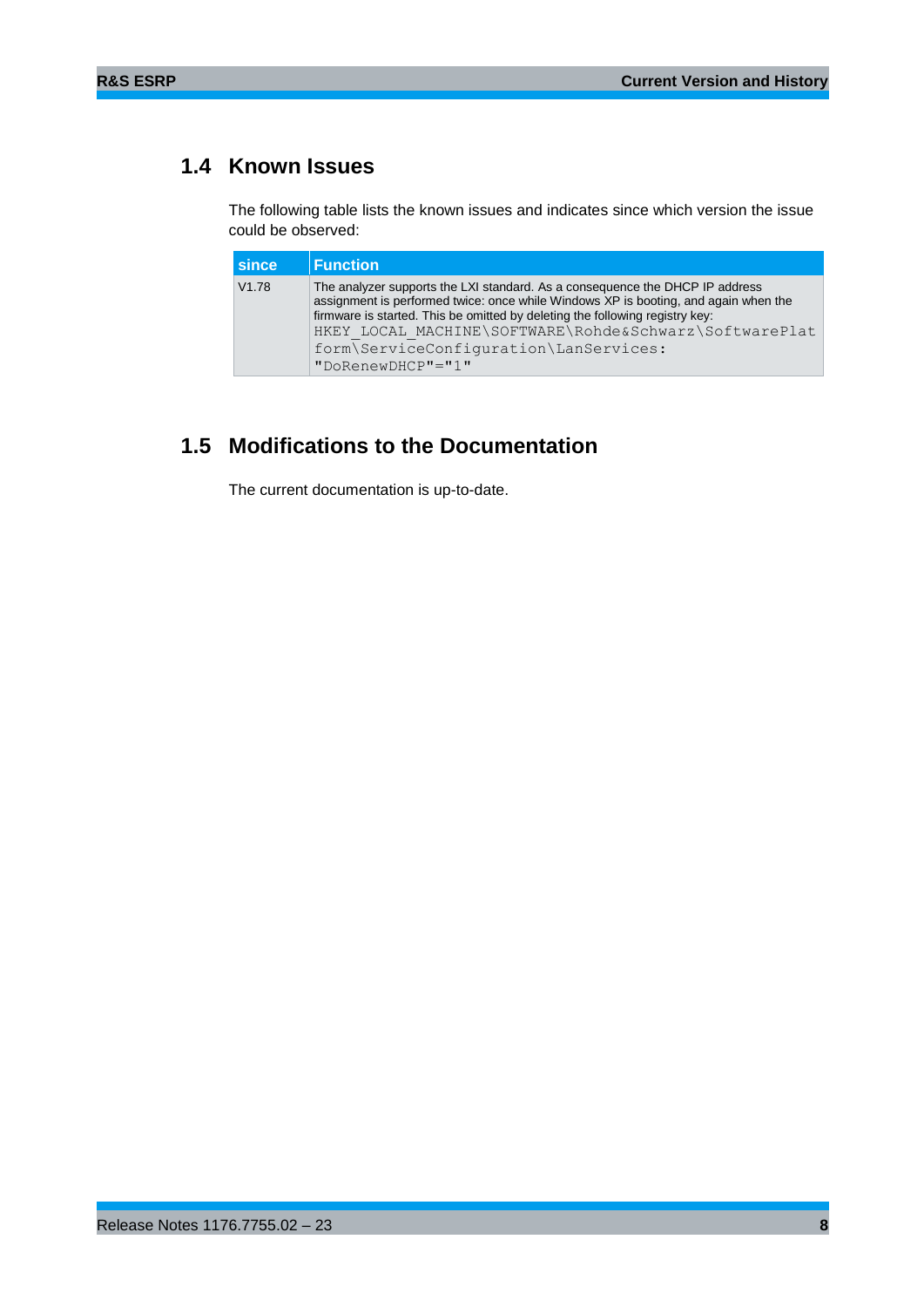## <span id="page-8-0"></span>2 Firmware Update

The firmware update file for the R&S ESRP is one file including the main firmware version number e.g. ESRPSetup\_V2.16\_SP1.exe. It will be referred as ESRPSetup.exe later in the text. The file can be found on Rohde & Schwarz web page.

### <span id="page-8-1"></span>**2.1 Performing the Firmware Update on the Instrument**

There are three ways to make the setup [ESRPS](#page-0-0)etup.exe visible to the device:

#### **Using a memory stick:**

1. Copy the file to a directory of the memory stick and insert the memory stick into one of the USB sockets of the R&S [ESRP.](#page-0-0)

#### **Using the remote desktop and copying the installation files to a directory of the instrument:**

- 1. Connect the R&S [ESRP](#page-0-0) to your LAN.
- 2. Start the remote desktop on your PC (C:\winnt\system32\mstsc.exe).
- 3. Enter the TCP/IP address of the instrument, you want to update. Ensure that the "local resources" > "drives" option is selected and press the "Connect" button. (To get the TCP/IP address of the R&S [ESRP](#page-0-0) press the hard key "Setup" " and then the soft keys "General Setup", "Network Address", "IP Address". The IP address consists of 4 numbers between 0 and 255)
- 4. Login to the instrument (user name: "instrument" and default password "894129").
- 5. Copy the [ESRPS](#page-0-0)etup.exe from your PC to a new folder e.g. C:\FWUpdate.
- 6. You can now access this directory with the [ESRPS](#page-0-0)etup.exe from the R&S [ESRP](#page-0-0) firmware.

#### **Using a network drive:**

- 1. Connect your R&S [ESRP](#page-0-0) to your LAN, and establish a connection to one of your servers. (Please ask the local IT administrator for support)
- 2. Copy the [ESRPS](#page-0-0)etup.exe from your PC to a directory on this server
- 3. You can now access the directory with the [ESRPS](#page-0-0)etup.exe from the R&S [ESRP](#page-0-0) firmware.

#### **Performing the update on the instrument:**

The firmware update process is performed by the following steps:

- 1. Switch the instrument on and wait until the Receiver has resumed operation.
- 2. Press the "SETUP" hard key, go to the side menu using the "More" soft key, and press the soft keys "Firmware Update".

A file browser is displayed to select the proper [ESRPS](#page-0-0)etup.exe setup file. Change the path to the drive and directory which you prepared in the step before (USB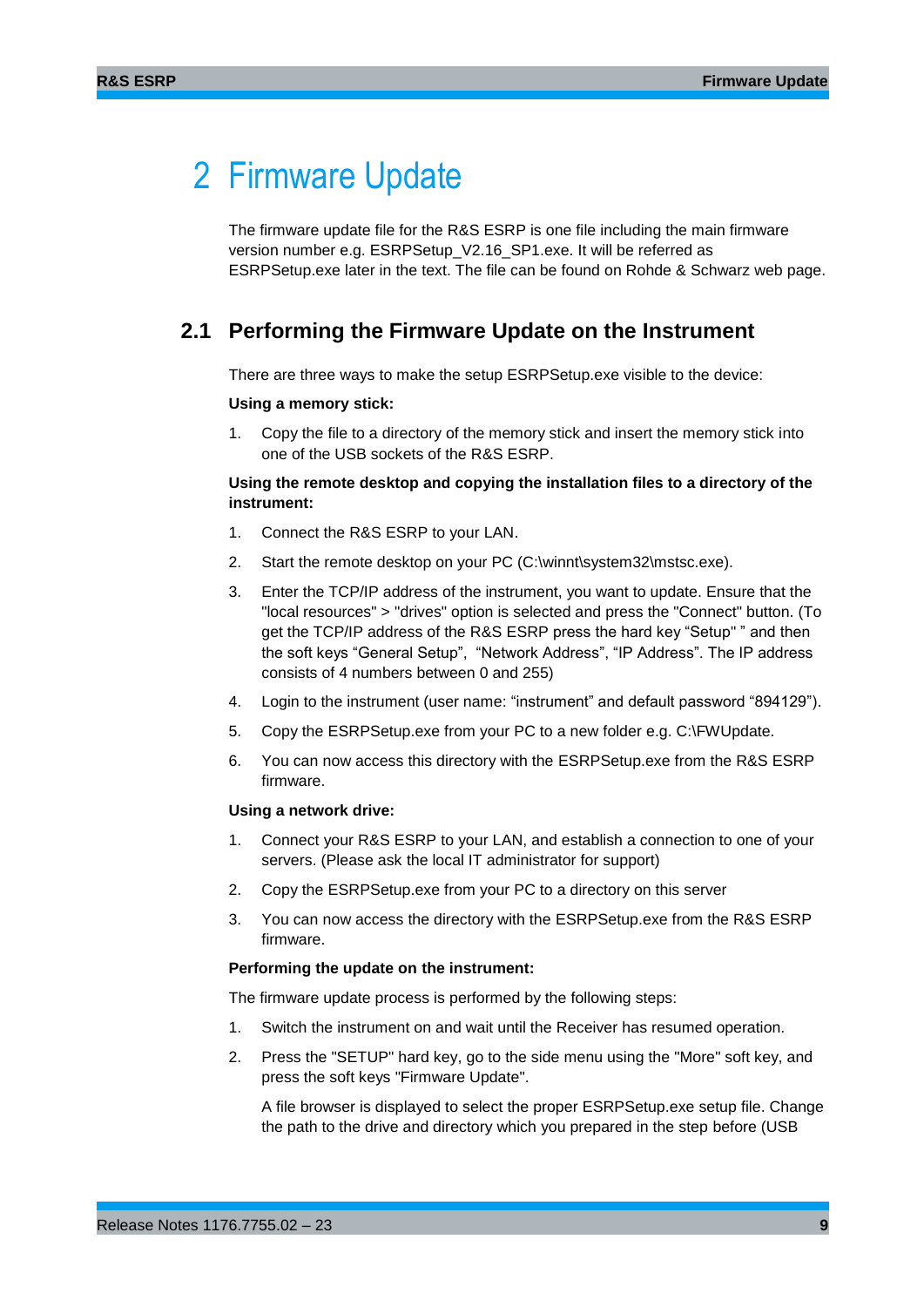stick directory, remote PC directory or directory on a server) and close the dialog with the "Select" button.

- 3. Press the "Next" button to come to the selection of the firmware packages. By default all application should be installed. Ensure that the applications needed are selected.
- 4. Press the "Install" button.

The firmware will be stopped and the installation starts. After a few minutes the system restarts automatically. After the restart the firmware installation is complete. After the firmware update the "UNCAL" flag appears

- 5. A self alignment is necessary. Press the "SETUP" hard key, then "Alignment" and the "Self Alignment" soft key to start the alignment procedure.
- 6. Depending on the previous firmware version, a reconfiguration of the hardware may be required during the first start of the firmware. In this case the following message box is displayed:

"FPGA Update. A system shutdown is necessary"

Accept this and the device will be shut down. It is then necessary to start the device on the front panel. An automatic restart is not possible because the FPGA needs a complete boot cycle from power off.

### <span id="page-9-0"></span>**2.2 Performing the Firmware Update from a Windows PC**

If the firmware version 1.78 or newer is installed on the instrument the new firmware can also be uploaded without using a memory stick or a network drive. Just a LAN connection from the instrument and a Windows PC is necessary.

1. Run [ESRPS](#page-0-0)etup.exe on your PC.

3. Select the Packages which shall be installed and click the button Next. HINT FOR FIRE WALL USERS: The

2. Select Remote Installation and click the button Next.

| Select Remote Installation and<br>click the button Next.                                                                                                                                                                               | rarz GmbH & Co. KG | Next<br>Exit                                              | Lobal Installation<br><b>E</b> Remote Installation<br>Help |
|----------------------------------------------------------------------------------------------------------------------------------------------------------------------------------------------------------------------------------------|--------------------|-----------------------------------------------------------|------------------------------------------------------------|
| Select the Packages which shall be<br>installed and click the button Next.<br>HINT FOR FIRE WALL USERS: The<br>ESRPSetup.exe is communicating with the<br>instruments via LAN. Therefore it is<br>necessary that the ESRPSetup.exe may |                    | <b>R&amp;S Software Distributor</b><br><b>Device List</b> | Please select your target devices                          |
| pass the fire wall. After adding it to the fire                                                                                                                                                                                        |                    | Device                                                    | Serial No.                                                 |
| wall rules, restart the scan by clicking on                                                                                                                                                                                            |                    | MFSW                                                      | 100105                                                     |
| Rescan.                                                                                                                                                                                                                                |                    | <b>FSW</b>                                                | 100315                                                     |
|                                                                                                                                                                                                                                        |                    | ज⊧sw                                                      | 100802                                                     |

Release Notes 1176.7755.02 – 23 **10**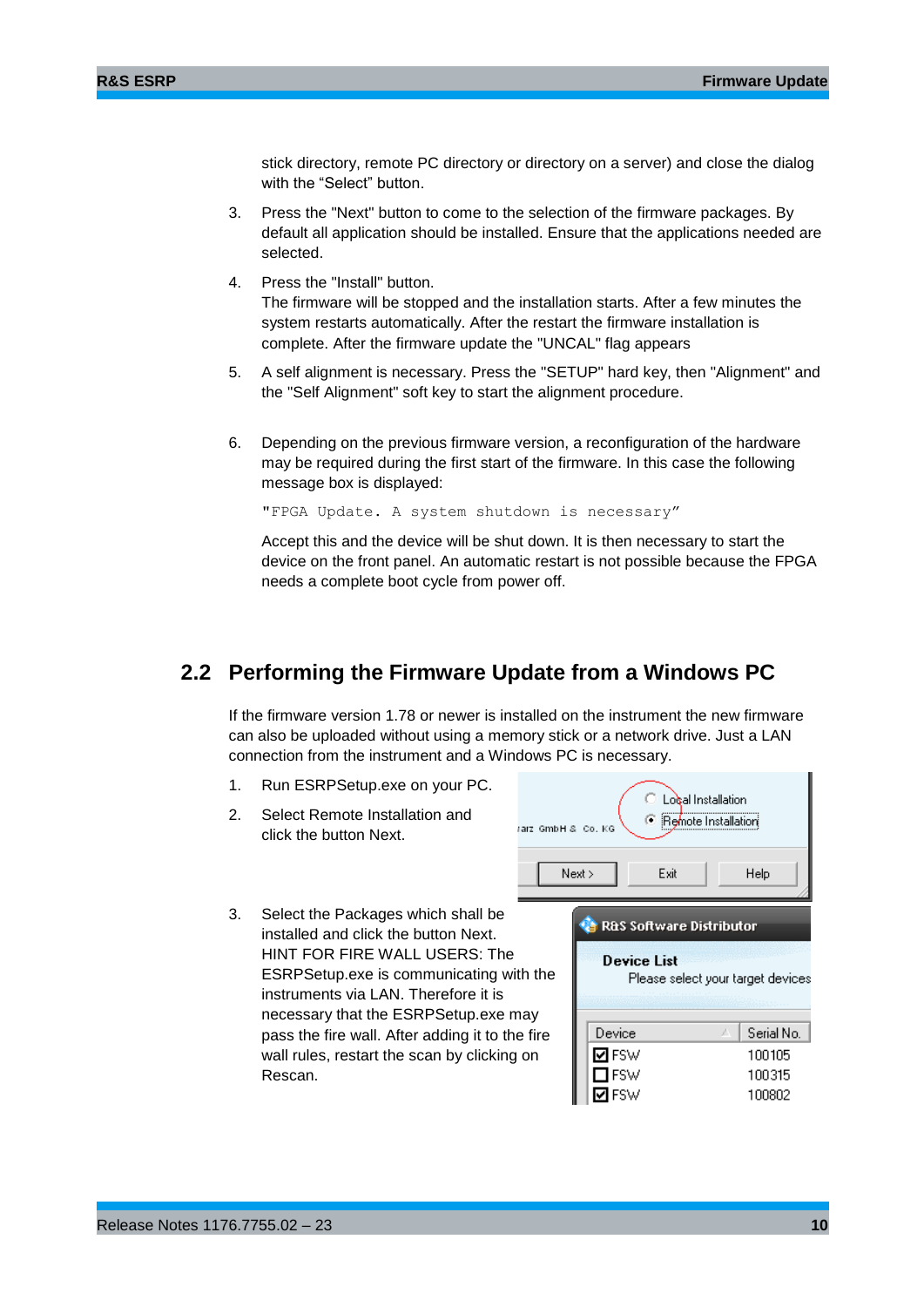4. After scanning your LAN subnet all found instruments are listed. Select the instruments you want to update. It is possible to select up to 5 instruments for updating in parallel.

## **NOTICE**

Please be careful and check twice if you have selected the correct instruments. Depending on your company's network structure also instruments of other departments will show up!

- 5. Additional help will be displayed after clicking the button "Help" and further options are available by clicking the button "Options".
- 6. Start the installation by selecting "Install"
- <span id="page-10-0"></span>7. Confirm that you want to reboot the instrument in order to activate the firmware update (the instrument then restarts automatically)

### **2.3 Operation with and without Administrator Rights**

The receiver may be operated with or without administrator rights. Some administrative tasks (e.g. a firmware update or network configuration) do require administrator rights. In the default configuration, auto login is enabled, and the "Instrument" account with administrator rights is active. This means that no password is required, and the full functionality of the receiver is available. An additional user account (user name "NormalUser" with default password "894129") is pre-defined. Use standard Windows functionality if you wish to deactivate the auto login mechanism and activate the NormalUser account. Please refer also to the Quick Start Manual of the R&S [ESRP.](#page-0-0)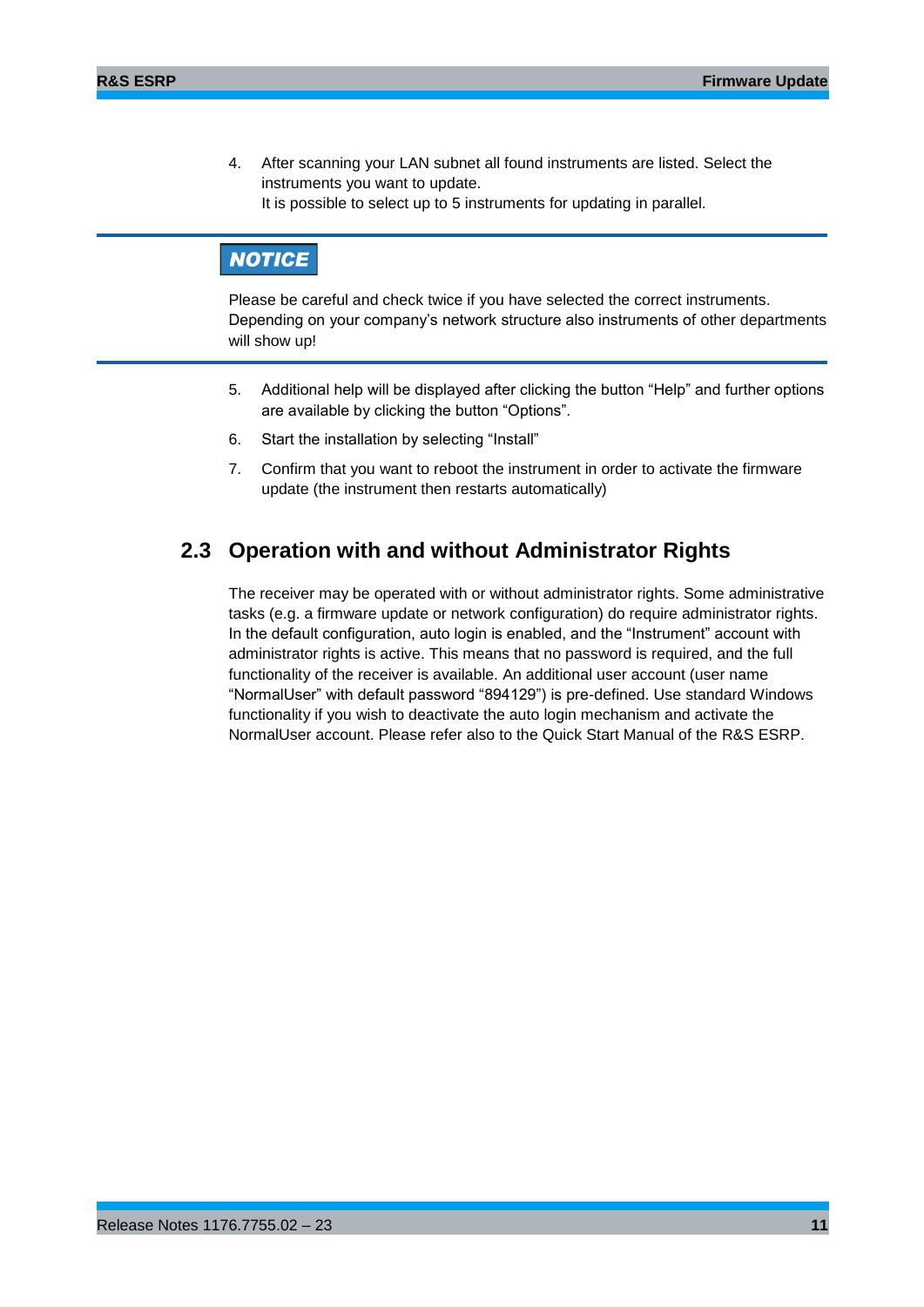### <span id="page-11-0"></span>**2.4 Installing Firmware Options**

#### **2.4.1 Firmware options included in basic instrument**

<span id="page-11-2"></span><span id="page-11-1"></span>All Firmware Options for the R&S [ESRP](#page-0-0) are part of the basic instrument firmware. Therefore they do not have a separate item in the installer to be selected.

#### **2.4.2 Enabling Options by Entering Option Key Codes**

### **NOTICE**

This section can be skipped if the option key was entered once.

To activate application software packages, you must enter a license key for validation. If a XML-file with an option key was sent to you see the install description below. The license key is in the device certificate or delivered as a part of the software package. The process is performed in the following steps:

- 1. Press the "SETUP" hard key.
- 2. Go to the side menu using the "More" soft key.
- 3. Press the "Option Licenses" soft key.
- 4. Press the "Install Option" soft key.

A dialog box is displayed.

- 5. Enter the option key number using the keypad.
- 6. Press "ENTER".

After a successful validation the message "option key valid" is displayed. If the validation failed, the option software is not installed.

8. Reboot the device.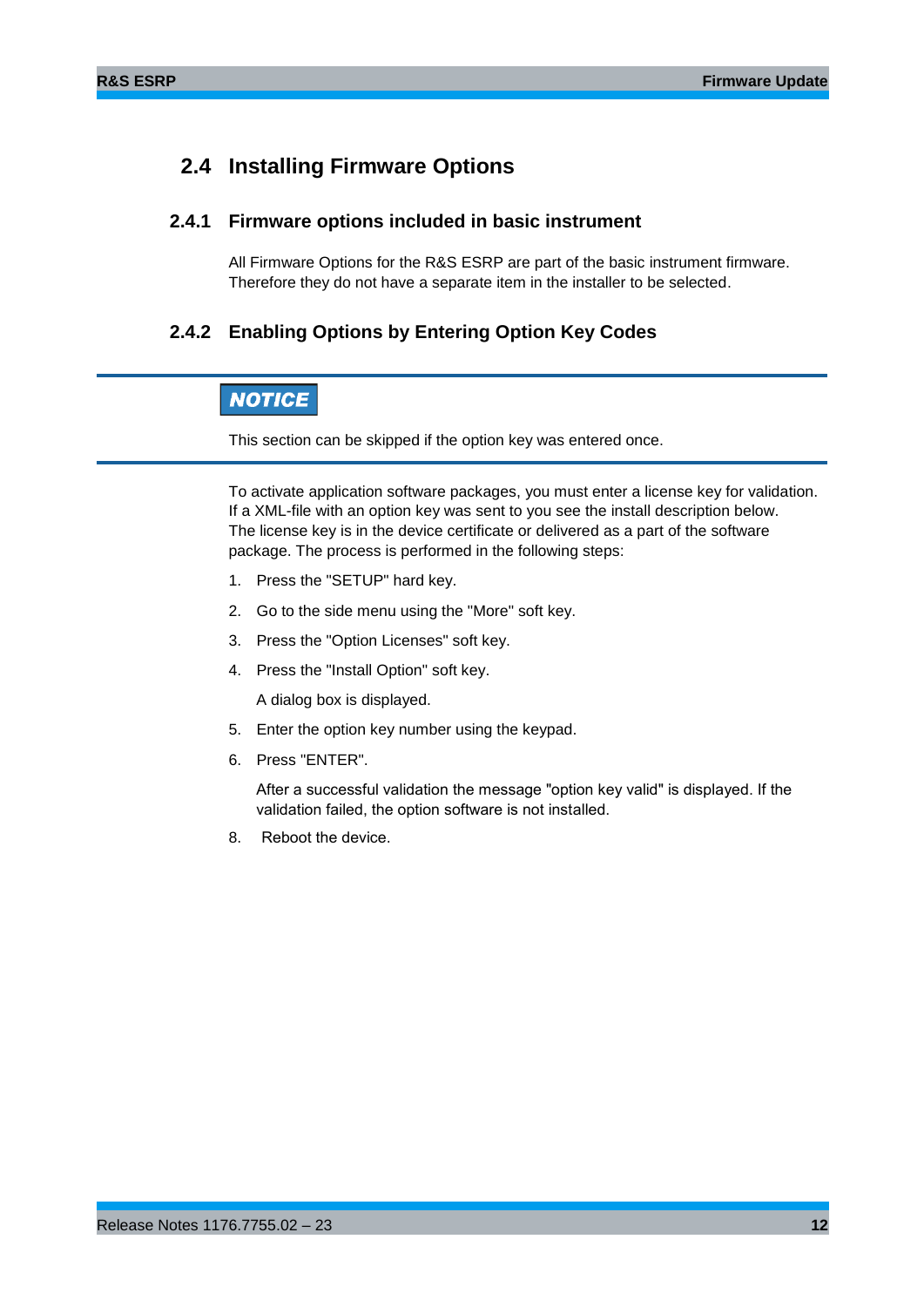#### **Installation of options via XML-file**

- 7. Press the "SETUP" hard key.
- 8. Go to the side menu using the "More" soft key.
- 9. Press the "Option Licenses" soft key.
- 10. Press the "Install Option by XML" soft key.

A dialog box is displayed.

- 11. Select the path to the XML file (e.g. network drive or USB stick)
- 12. Press "ENTER".

After a successful validation the message "option key valid" is displayed. If the validation failed, the option software is not installed.

13. Reboot the device.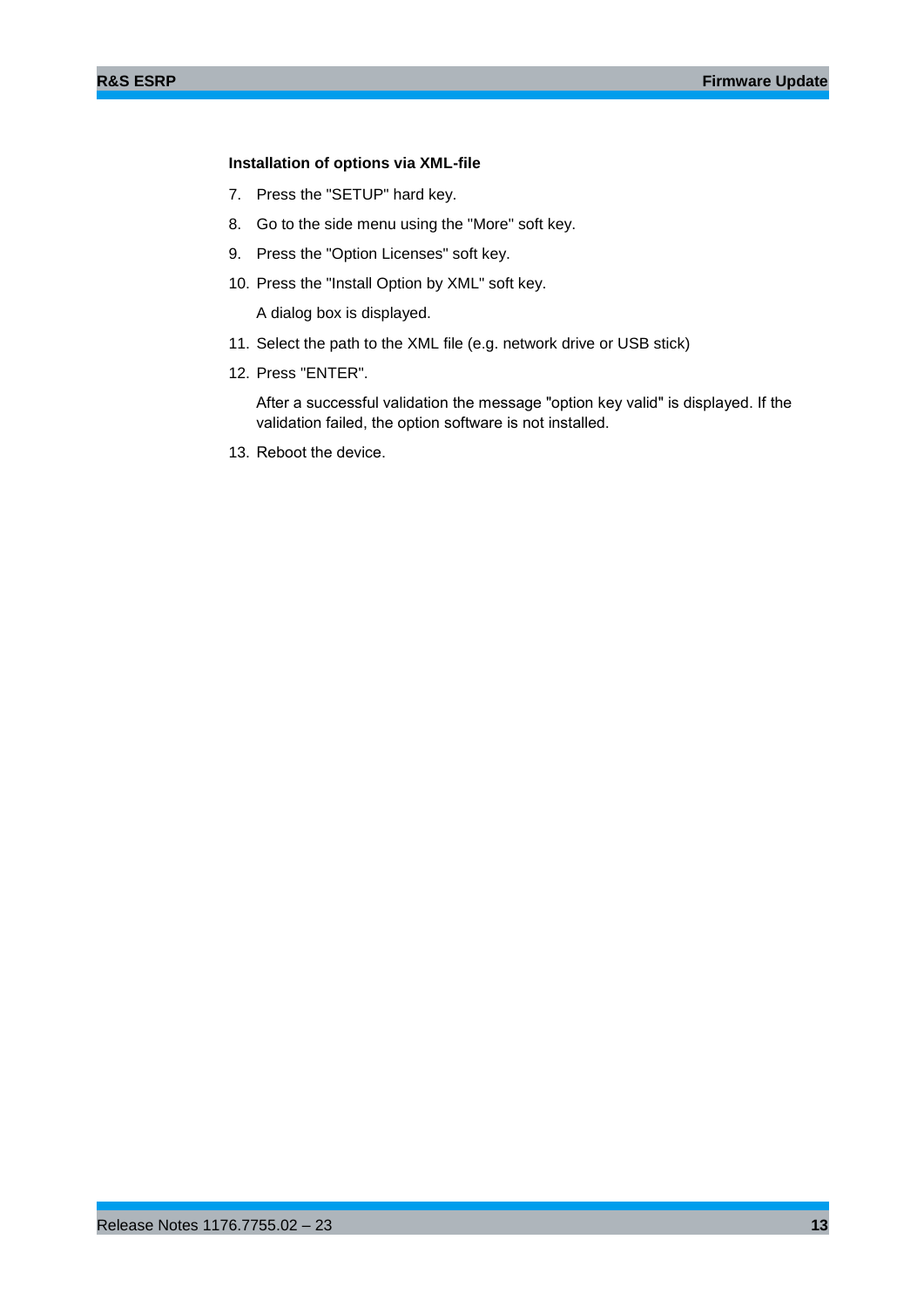## <span id="page-13-0"></span>3 Quality Assurance

*This firmware release was tested and approved according to the processes, which are part of the ISO 9001 certified quality system of Rohde & Schwarz. The test procedures include a verification of specified instrument performance, as described in the performance test in the service manual.*